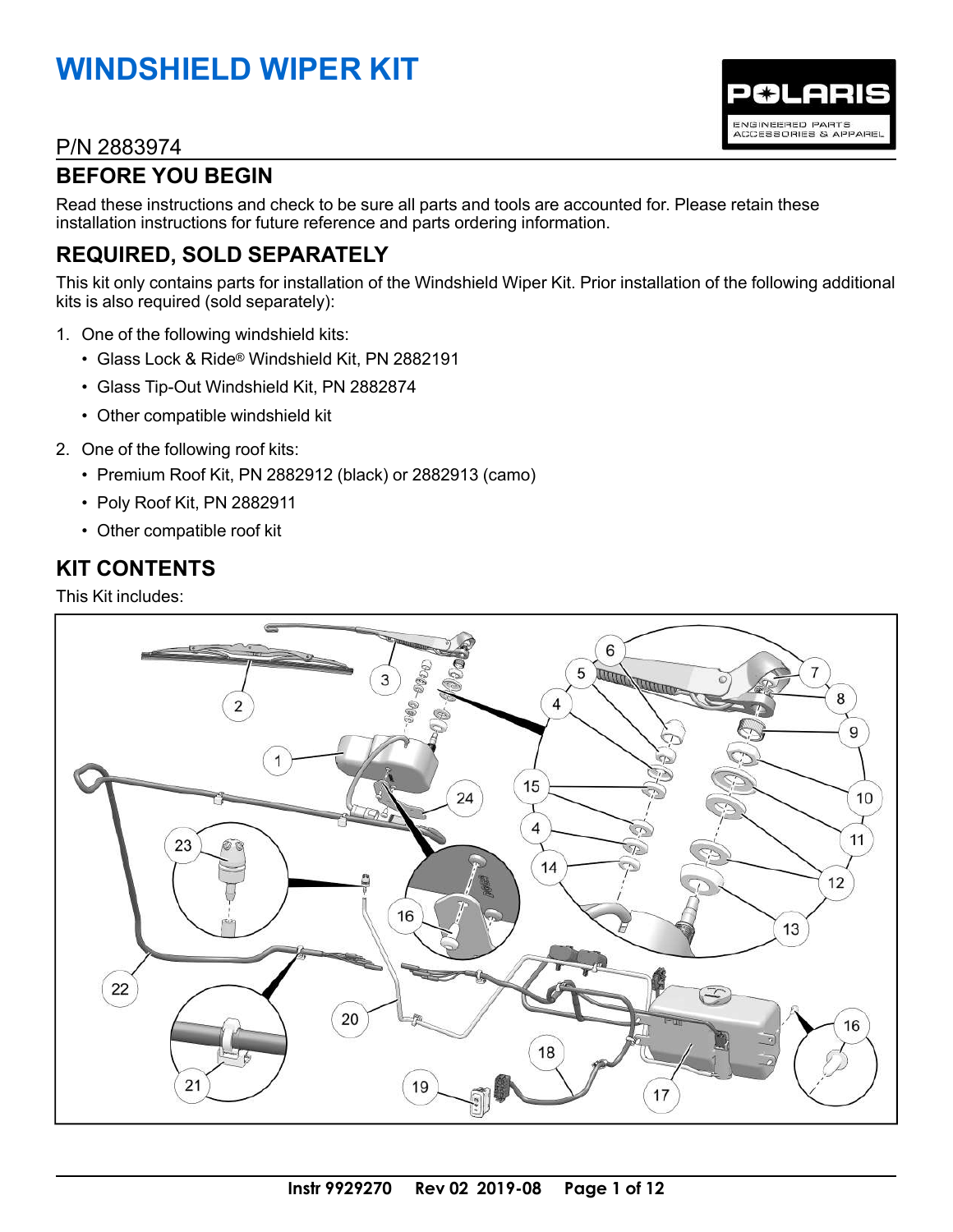| <b>REF</b>     | <b>QTY</b>     | <b>PART DESCRIPTION</b>                                                  | <b>PART NUMBER</b>       | <b>INCLUDED IN</b><br><b>SERVICE KIT</b> |
|----------------|----------------|--------------------------------------------------------------------------|--------------------------|------------------------------------------|
| 1              | $\mathbf{1}$   | <b>Motor Assembly</b>                                                    | 2637637                  |                                          |
| $\overline{2}$ | 1              | Blade, Wiper                                                             | 2637635                  |                                          |
| 3              | $\mathbf{1}$   | Arm, Wiper                                                               | 2637636                  | $\blacksquare$                           |
| 4              | $\overline{2}$ | Washer, Plastic, Cupped, Small                                           | ÷,                       | 2208226                                  |
| 5              | 1              | Nut, Hex - M6 x 1.25                                                     |                          | 2208226                                  |
| 6              | 1              | Cap                                                                      |                          | 2208226                                  |
| $\overline{7}$ | $\mathbf{1}$   | Nut, Hex - M8                                                            | $\overline{\phantom{a}}$ | 2208225                                  |
| 8              | 1              | Washer, Internal Tooth Lock                                              | $\overline{\phantom{a}}$ | 2208225                                  |
| 9              | 1              | Cap                                                                      |                          | 2208225                                  |
| 10             | $\mathbf{1}$   | Nut, Hex - M16 X 1.0                                                     | $\overline{\phantom{a}}$ | 2208225                                  |
| 11             | $\mathbf{1}$   | Washer, Plastic, Cupped, Large                                           | $\blacksquare$           | 2208225                                  |
| 12             | $\overline{2}$ | Washer, Rubber, Flat                                                     | $\blacksquare$           | 2208225                                  |
| 13             | $\mathbf 1$    | Spacer, Support                                                          | $\overline{\phantom{a}}$ | 2208225                                  |
| 14             | 1              | <b>Bushing</b>                                                           | $\overline{\phantom{a}}$ | 2208226                                  |
| 15             | $\overline{2}$ | Washer, Plastic, Flat                                                    |                          | 2208226                                  |
| 16             | 6              | Screw, Torx <sup>®</sup> Truss Head, High/Low - #14 X 3/4                | 7519045                  |                                          |
| 17             | $\mathbf{1}$   | Bottle Assembly, Washer (includes pump, pump<br>grommet, and bottle cap) | $\overline{\phantom{a}}$ | 2205139                                  |
| 18             | $\mathbf{1}$   | Harness, Power                                                           | 2414864                  | $\overline{\phantom{a}}$                 |
| 19             | 1              | Switch, Wiper/Washer                                                     | 4018701                  |                                          |
| 20             | 1              | Hose, Washer Bottle                                                      | 5417098                  | $\overline{\phantom{a}}$                 |
| 21             | 9              | Clip, Edge                                                               | 7082365                  |                                          |
| 22             | 1              | Harness, ROPS                                                            | 2414865                  | ÷                                        |
| 23             | $\mathbf{1}$   | Nozzle Assembly (includes nut and washer)                                | 2637660                  | $\overline{\phantom{a}}$                 |
| 24             | $\mathbf{1}$   | <b>Bracket, Rear View Mirror Accessory</b>                               | 5268630-458              | $\overline{\phantom{a}}$                 |
| 25             | 4              | Cable Tie (not shown)                                                    | 7080492                  | $\overline{\phantom{a}}$                 |

# **TOOLS REQUIRED**

- Safety Glasses
- Drill
- Drill Bit: 9/32 inch (7 mm), 5/16 inch (8 mm), 3/4 inch (19 mm)
- Pliers, Push Pin Rivet
- Screwdriver Set, Torx®
- Socket Set, Metric
- Torque Wrench
- Wrench Set, Metric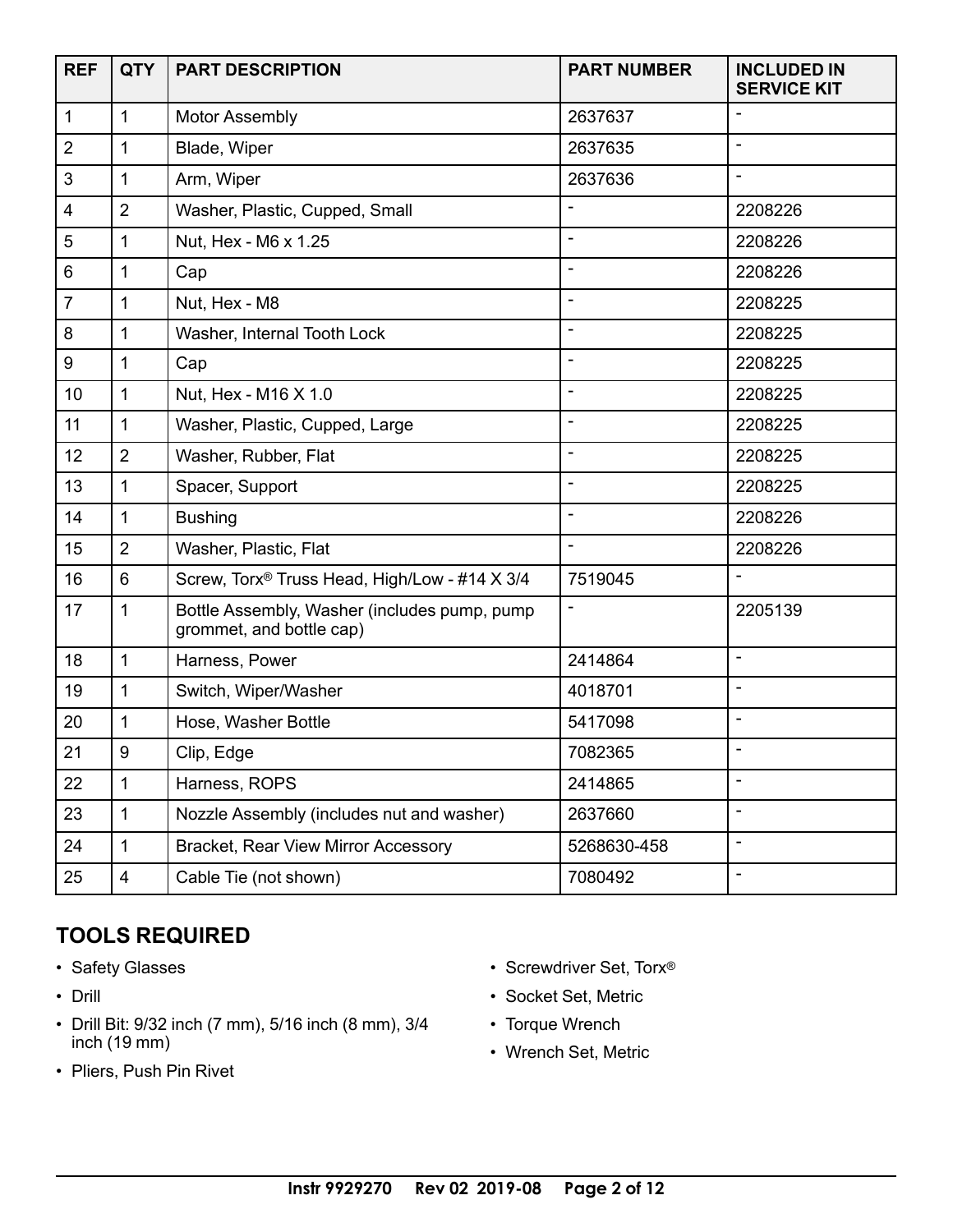### **IMPORTANT**

Your Windshield Wiper Kit is exclusively designed for your vehicle. Please read the installation instructions thoroughly before beginning. Installation is easier if the vehicle is clean and free of debris. For your safety, and to ensure a satisfactory installation, perform all installation steps correctly in the sequence shown.

# **HARNESS DETAIL**

#### **POWER HARNESS**  $\circledast$ **:**



| <b>REF</b> | <b>PART DESCRIPTION</b>                        | <b>WIRE</b><br><b>COLOR</b> | PIN QTY/<br><b>GENDER</b> | <b>CONNECTS TO</b>                                      |
|------------|------------------------------------------------|-----------------------------|---------------------------|---------------------------------------------------------|
| 18A        | Connector, Terminal Block                      |                             | 3 female                  | Pulse™ terminal block                                   |
| 18B        | Relay/Circuit Breaker, Switched Power          |                             |                           | Vehicle structure                                       |
| 18C        | Relay, Park                                    | $\overline{\phantom{a}}$    | $\overline{\phantom{a}}$  | Vehicle structure                                       |
| 18D        | Connector, Fluid Pump                          |                             | 2 female                  | Washer bottle assembly $\omega$                         |
| 18E        | Connector, Switch                              |                             | 12 female                 | Switch (19)                                             |
| 18F        | Tape, White (4 places)                         |                             |                           | Identifies installation location for<br>edge clip $(1)$ |
| 18G        | Connector, Bullet, Wiper Motor, Ground         | <b>Black</b>                | 1 male                    | ROPS harness 2, connector 22A                           |
| 18H        | Connector, Bullet, Wiper Motor,<br>Operation   | Red                         | 1 female                  | ROPS harness 20, connector 22B                          |
| 18J        | Connector, Bullet, Wiper Motor, Park           | Green                       | 1 female                  | ROPS harness 2, connector 22C                           |
| 18K        | Connector, Bullet, Wiper Motor, B+<br>Switched | Yellow                      | 1 female                  | ROPS harness 2, connector 22D                           |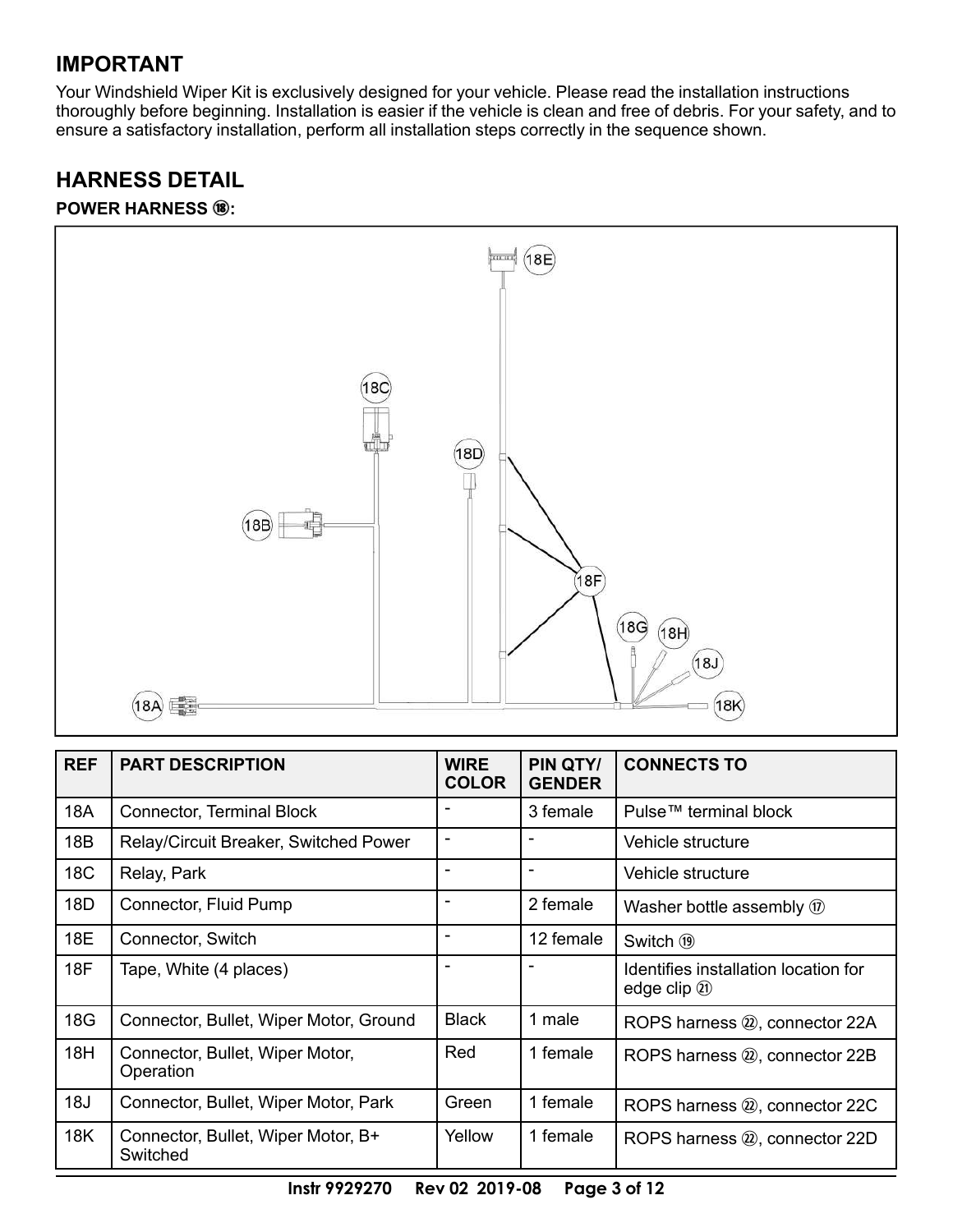#### **ROPS HARNESS** 2@**:**



| <b>REF</b> | <b>PART DESCRIPTION</b>                                 | <b>WIRE</b><br><b>COLOR</b> | PIN QTY/<br><b>GENDER</b> | <b>CONNECTS TO</b>                                      |
|------------|---------------------------------------------------------|-----------------------------|---------------------------|---------------------------------------------------------|
| 22A        | Connector, Bullet, Wiper Motor, Ground                  | <b>Black</b>                | 1 female                  | Power harness ®, connector 18G                          |
| 22B        | Connector, Bullet, Wiper Motor,<br>Operation            | Red                         | male                      | Power harness (8), connector 18H                        |
| 22C        | Connector, Bullet, Wiper Motor, Park                    | Green                       | 1 male                    | Power harness (8), connector 18J                        |
| 22D        | Connector, Bullet, Wiper Motor, B+<br>Switched          | Yellow                      | 1 male                    | Power harness ®, connector 18K                          |
| 22E        | Tape, White Identification                              |                             |                           | Identifies installation location for<br>edge clip $(1)$ |
| 22F        | Connector, Wiper Motor (identified as:<br><b>WIPER)</b> |                             | 4 female                  | Motor assembly $(1)$                                    |

## **INSTALLATION INSTRUCTIONS**

1. Shift vehicle transmission into "PARK". Turn ignition switch to "OFF" position and remove key.

#### **A**WARNING

Ensure red positive (+) battery terminal is COMPLETELY COVERED by protective boot. Accidental tool contact across both battery terminals will result in high current electrical arc, and may result in battery explosion. Death or serious personal injury may occur.

- 2. Flip up passenger seat bottom (*RANGER* **CREW®**: right rear passenger seat bottom) and remove underseat storage compartment. Disconnect black negative (-) cable from battery.
- 3. Remove hood.
- 4. Remove roof liner (if installed).
	- a. Remove rear (roof mounted) speakers, if installed.
	- b. Remove seven push darts  $\ddot{A}$  from rear liner, two from rear edge and five from front edge. Retain push darts.

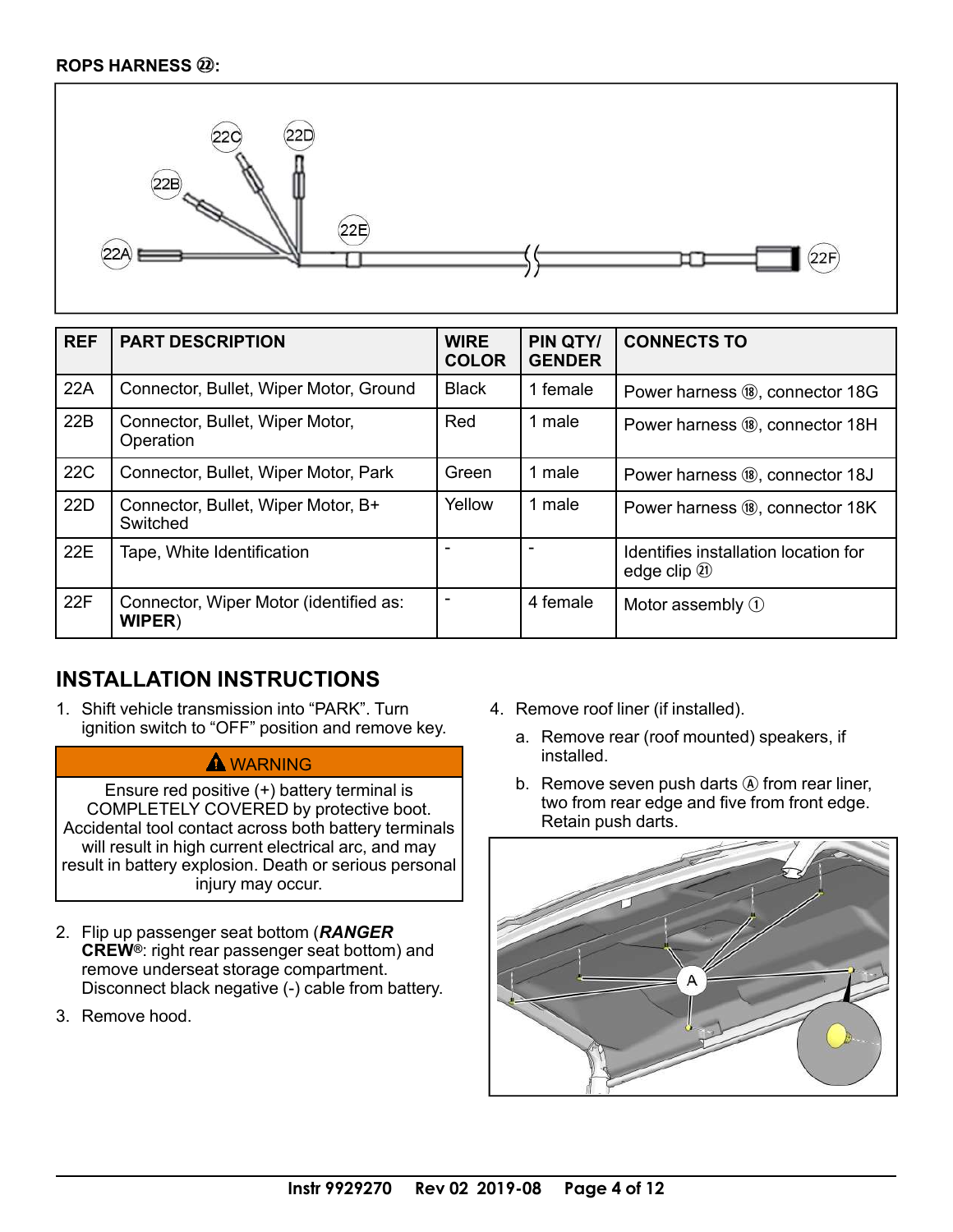c. If light is installed against rear liner, remove it. Otherwise, remove two each screws  $\circledR$  and washers  $\odot$ . Retain hardware.



d. Carefully pull LH and RH edges of rear liner from between ROPS and roof seal, then remove rear edge of liner from roof support channel <sub>(D</sub>).



e. Remove front roof liner by removing two each screws  $\mathbb E$  and washers  $\widehat{\mathbb E}$ . Retain hardware.



5. Gain access to dash interior.

#### **ALL EXCEPT** *RANGER* **® 1000,** *RANGER* **CREW® 1000**

a. Remove upper dash cupholder by removing two push pin rivets *C*, then slide cupholder rearward. Retain rivets.



b. Tilt steering wheel to full down position. Detach instrument cluster hood by removing two push pin rivets  $H$ , then slide hood (with instrument cluster) rearward. Disconnect instrument cluster wiring harness. Retain rivets.

#### **NOTE**

*RANGER* XP® 1000 shown; Polaris® Commercial PRO XD™ similar.

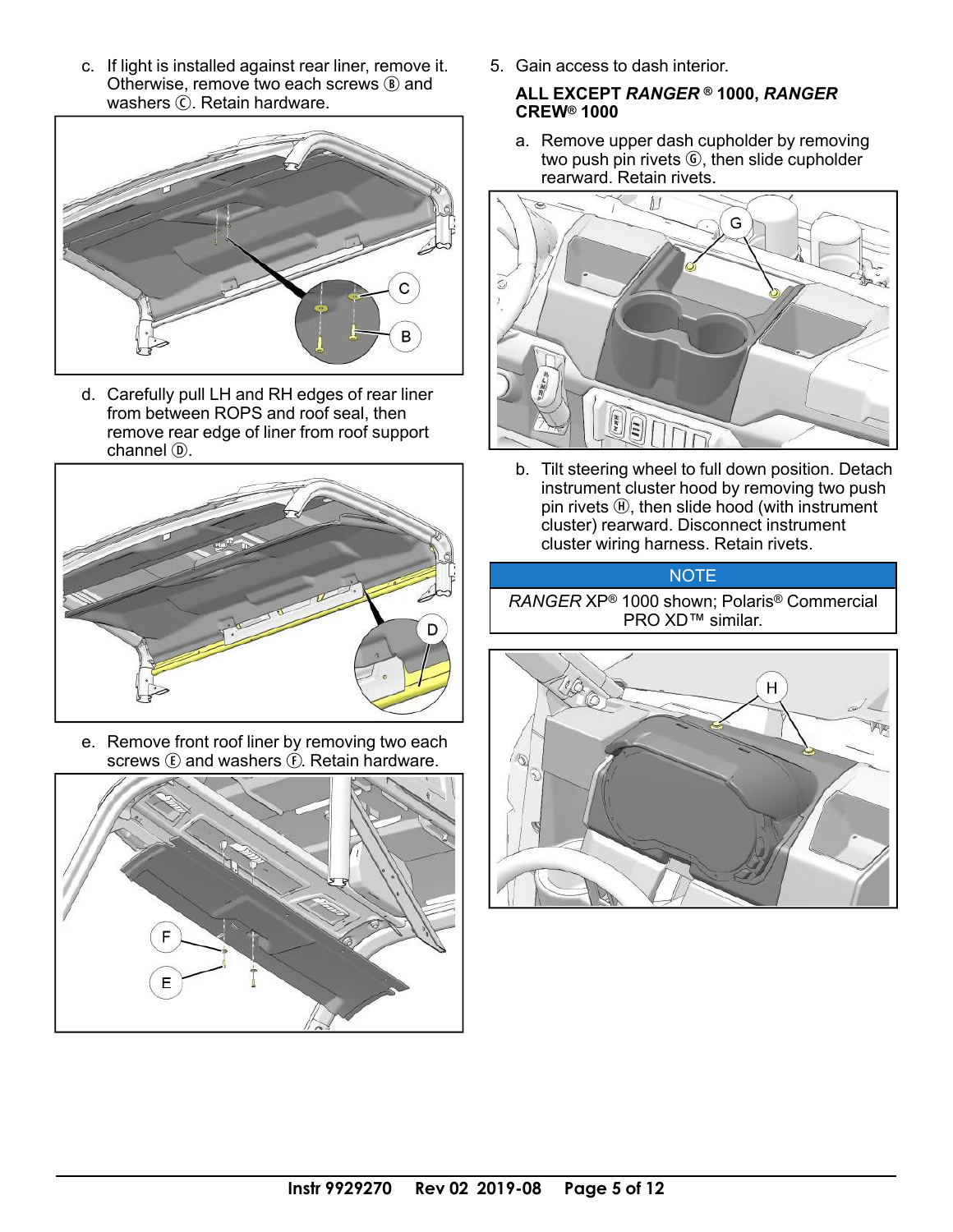#### *RANGER* **® 1000,** *RANGER* **CREW® 1000**

- a. If windshield is installed, remove or open (as applicable) to gain access to upper dash.
- b. Remove upper dash cupholder by removing two push pin rivets *G*, then slide cupholder rearward. Retain rivets.

![](_page_5_Picture_3.jpeg)

c. Remove six push pin rivets  $\odot$  along forward edge of dash.

![](_page_5_Picture_5.jpeg)

d. Remove five push pin rivets  $\mathbb{\mathbb{R}}$  from LH side of dash: two at center cupholder, two below instrument cluster, and one on underside of dash above cupholder.

![](_page_5_Picture_7.jpeg)

e. Open door to upper storage compartment. Remove three push pin rivets  $\mathbb O$  from RH side of dash: two inside storage compartment and one on underside of dash above cupholder.

![](_page_5_Figure_9.jpeg)

- f. Remove upper dash from vehicle.
- 6. Install windshield wiper housing assembly.

#### **NOTE**

Windshield should remain installed and locked for this step. Glass Lock & Ride® Windshield shown; Glass Tip-Out Windshield similar.

- a. Using windshield attach plate  $M$  as template, drill two holes from inside of vehicle forward through plastic trim:
	- Wiper motor shaft  $\mathbb{Q}$ : 3/4 inch (19 mm) diameter hole
	- Anti-rotation stud  $(P: 9/32$  inch  $(7 \text{ mm})$ diameter hole

#### **NOTE**

Holes in metal attach plate are not enlarged. Drill only through plastic trim. Motor assembly shown for reference only. Installation will occur in Step c. below.

![](_page_5_Picture_19.jpeg)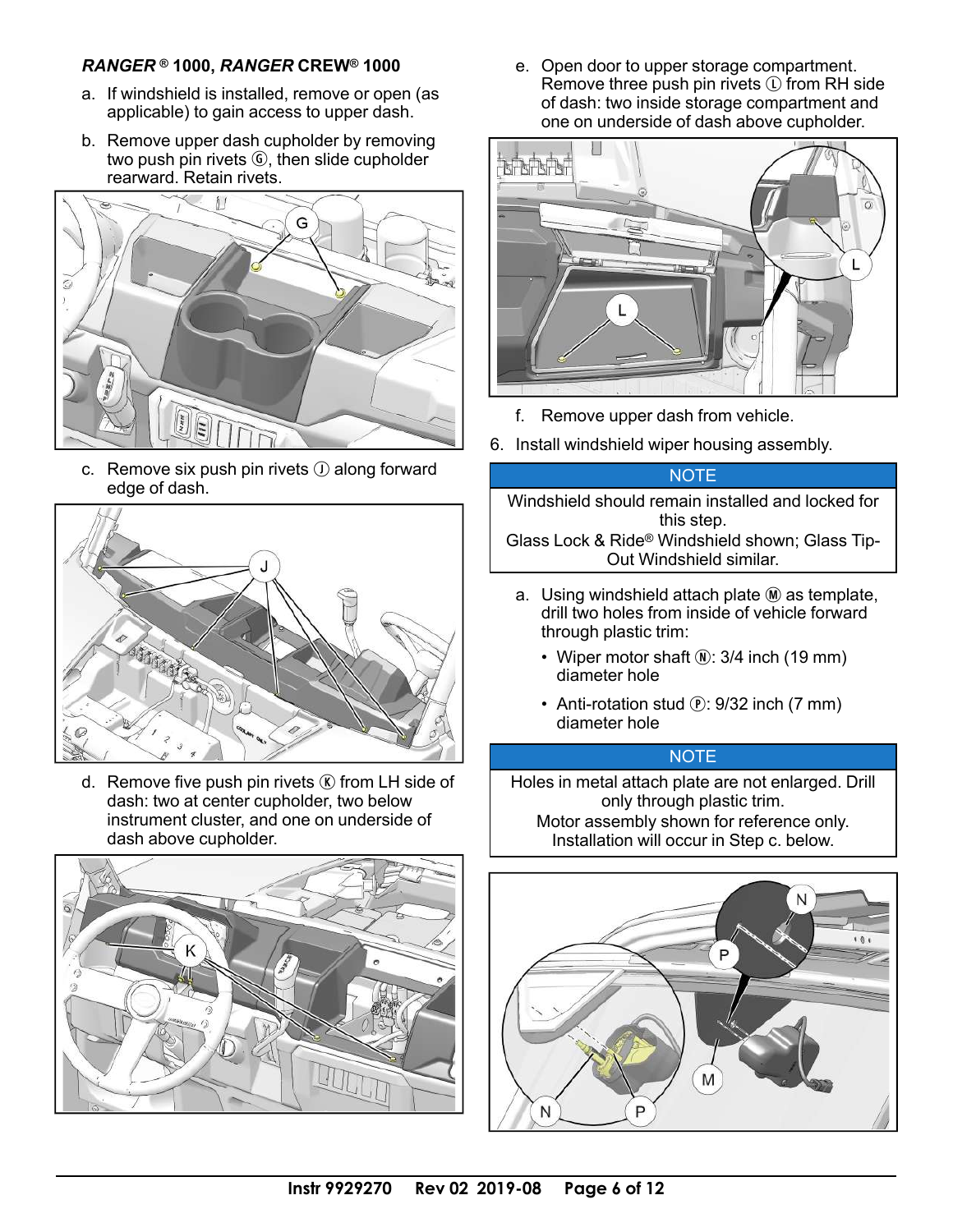- b. Install the following items to motor assembly  $\Omega$ :
	- Wiper motor shaft  $\left( \mathbf{N}\right)$ : spacer  $\left( \mathbf{\overline{3}}\right)$  and rubber washer  $(2)$ . Ensure spacer is installed with SMALL outside diameter towards motor as shown (large outside diameter towards windshield).
	- **Anti-rotation stud (P**: bushing (4), small cupped plastic washer  $\Phi$ , and flat plastic washer (6). Ensure flat washer (6) nests inside cupped washer  $\left( \mathbf{\Phi} \right)$  as shown.

![](_page_6_Figure_3.jpeg)

c. Clean mating surfaces of windshield as needed.

Insert wiper motor shaft  $\mathbb{N}$  and anti-rotation stud  $\odot$  through corresponding holes in attach plate and plastic trim, then secure as follows:

- Wiper motor shaft  $\mathbf{0}$ : rubber washer  $\mathbf{0}$ , large cupped plastic washer  $(1)$ , and nut  $(1)$ . Ensure rubber washer @ nests inside cupped washer  $(n)$  as shown.
- **Anti-rotation stud (P**): flat plastic washer (6), small cupped plastic washer  $\Phi$ , and nut  $\Phi$ . Ensure flat washer (6) nests inside cupped washer  $\Phi$  as shown.

![](_page_6_Picture_8.jpeg)

d. Torque nuts to specification.

#### **TORQUE**

Wiper motor nut  $@$ : 27-35 in. lbs. (3-4 Nm) Anti-rotation nut  $\circ$ : 62-70 in. lbs. (7-8 Nm)

#### NOTE

Torque on wiper motor nut torque is lower than antirotation nut.

e. Push cap  $\odot$  onto anti-rotation nut  $\odot$ .

![](_page_6_Picture_15.jpeg)

f. Thread cap  $\circled{9}$  onto wiper motor shaft  $\circled{N}$ . Finger-tighten only.

![](_page_6_Figure_17.jpeg)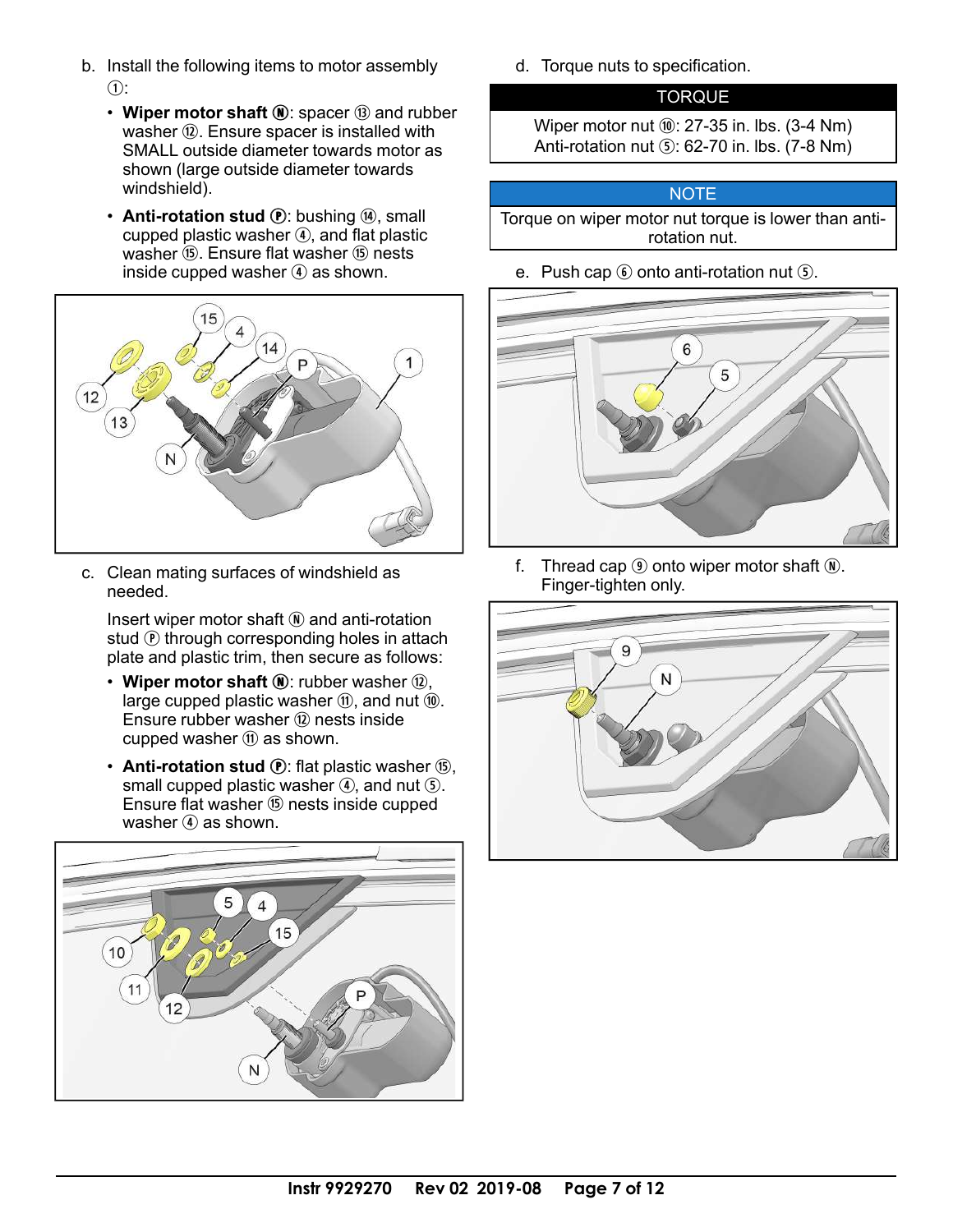q. Install wiper blade  $\Omega$  to wiper arm  $\Omega$  until spring tab on blade locks into slot on arm.

![](_page_7_Picture_1.jpeg)

h. Lift arm cover **Q**. Orient wiper blade/arm assembly parallel to top of windshield, then install to wiper motor shaft  $\hat{N}$ . Install washer  $\hat{N}$ and nut  $\Omega$ .

Ensure wiper blade/arm assembly is still parallel to top of windshield, then torque nut to specification.

#### **TORQUE**

Blade/arm nut  $\hat{v}$ : 15–16 ft. lbs. (20–22 Nm)

![](_page_7_Picture_6.jpeg)

7. Install power harness.

**NOTE** See previous section, **HARNESS DETAIL**, for connector identification.

a. Route switch connector 18E and all four bullet connectors  $18G-18K$  on harness  $\omega$  from under-hood compartment rearward through accessory firewall grommet  $\mathbb R$  into upper dash compartment.

#### **NOTE**

Intake ducting shown transparent for clarity. Grommet may be temporarily removed to facilitate harness passage.

![](_page_7_Picture_12.jpeg)

b. Drill out two accessory plugs (1/4 inch / 6 mm) on under-hood liner, just forward of air intake ducts, then install relay blocks 18B and 18C using attached fir tree clips.

#### IMPORTANT

Control drill depth to prevent damage to underlying structure, components, wiring, lines, ducts, etc.

c. Open power cap on vehicle terminal block at any open location, then plug in connector 18A.

#### **NOTE**

Remaining connections will be made in later steps.

- 8. Install switch.
	- a. **Polaris® Commercial PRO XD™**

Remove screw  $\mathcal{D}$ , then remove parking brake handle and nut. Retain handle and hardware.

![](_page_7_Picture_22.jpeg)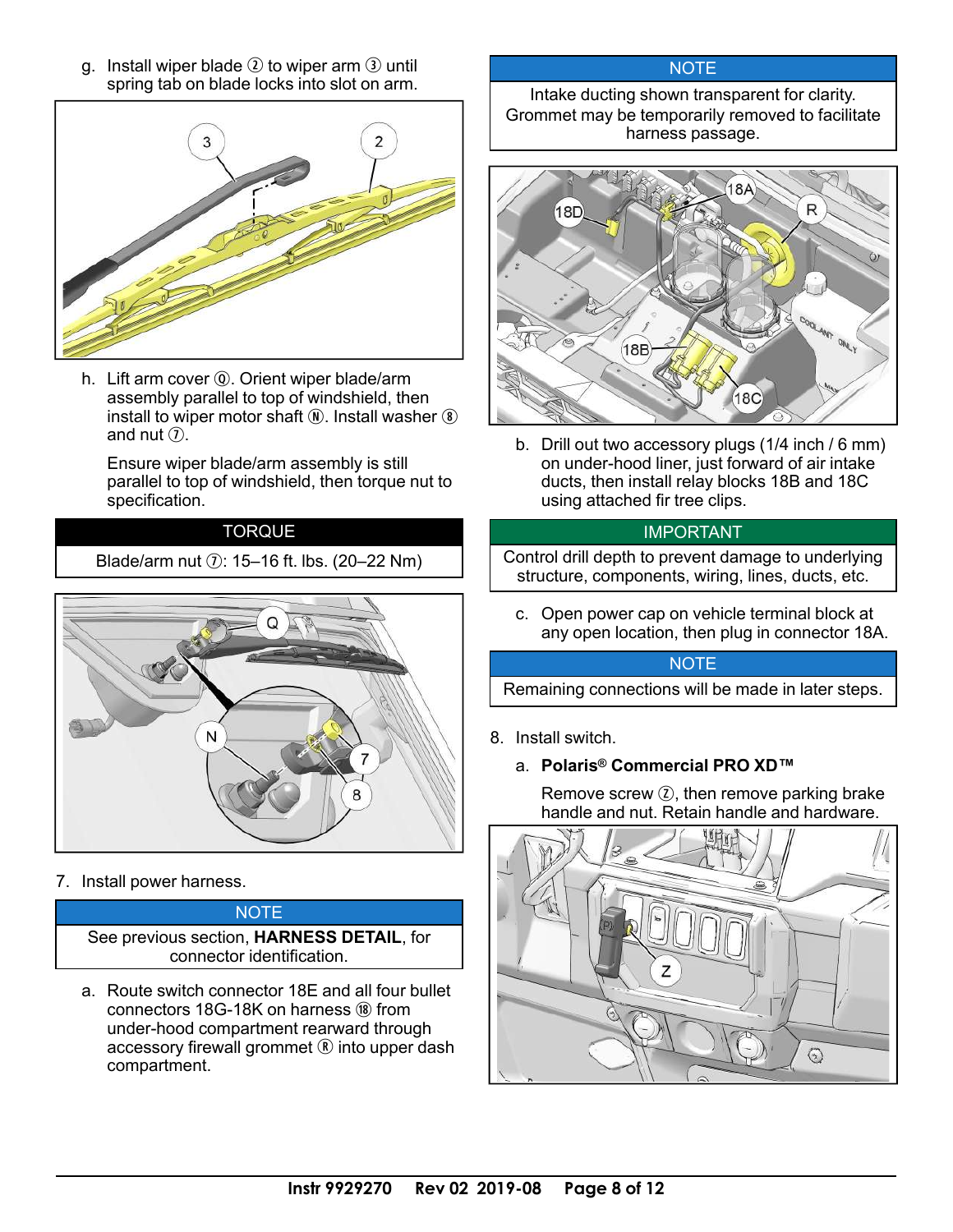b. Remove two push pin rivets  $\circ$  from lower face of control panel. Retain rivets.

![](_page_8_Picture_1.jpeg)

c. Rotate bottom of control panel rearward, disengaging two side tabs  $\overline{I}$ , then drop two upper tabs  $\overline{0}$  out of slots in main dash panel.

![](_page_8_Picture_3.jpeg)

- d. Label and disconnect electrical harnesses from switches, sockets, or other devices from control panel.
- e. Carefully cut one rectangular switch opening V. Debur edges.

![](_page_8_Picture_6.jpeg)

- f. Install switch  $(9)$  in control panel opening.
- g. Reaching through cupholder cutout, join connector 18D on power harness  $\omega$  to switch  $(19)$ .
- h. Reconnect electrical harnesses disconnected in Step c. above, then reinstall control panel using two retained rivets  $\circled{S}$ .
- 9. Install washer bottle assembly, hose, and nozzle.
	- a. Connect washer bottle hose @ to outlet fitting on washer bottle pump.

![](_page_8_Picture_12.jpeg)

- b. Join connector 18D on power harness  $(8)$  to mating connector on washer bottle pump.
- c. Install washer bottle assembly  $\circledR$  to underhood liner using four screws  $@.$  Do not overtighten screws. Ensure washer bottle hose  $\omega$  is not pinched.

Notice location of edge clip  $(2)$ , but do not install at this time.

![](_page_8_Figure_16.jpeg)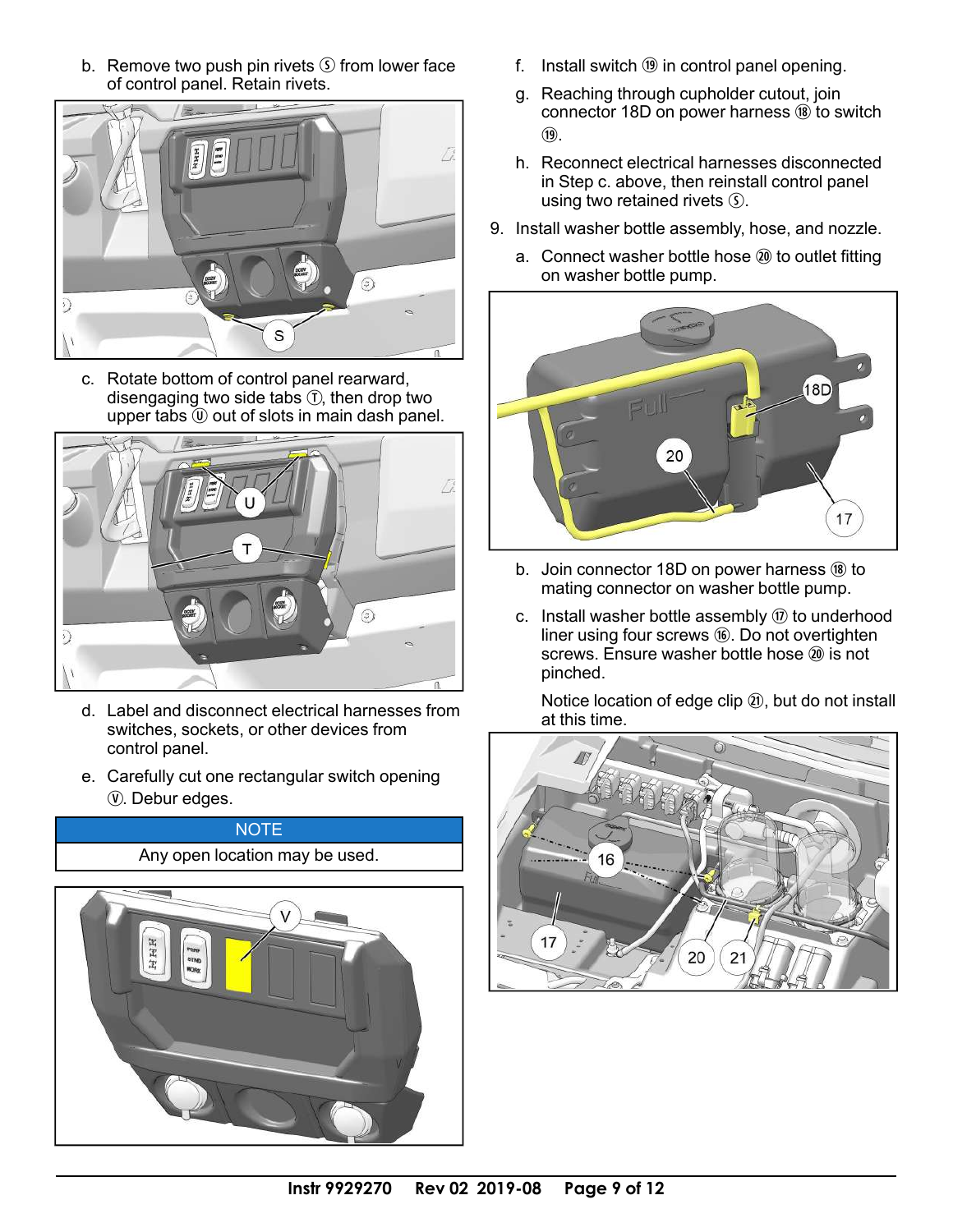d. Drill 5/16 inch (8 mm) hole down through fender at location shown for nozzle  $(3)$ .

#### IMPORTANT

Control drill depth to prevent damage to underlying structure, components, wiring, lines, ducts, etc.

#### **ALL EXCEPT Polaris® Commercial PRO XD™**

![](_page_9_Figure_4.jpeg)

**Polaris® Commercial PRO XD™**

![](_page_9_Picture_6.jpeg)

- e. Disassemble nozzle  $(3)$ , then loosely install to fender.
- f. Route washer bottle hose  $\omega$  towards LH side of vehicle, then connect to nozzle  $(2)$ .

![](_page_9_Picture_9.jpeg)

- g. Secure washer bottle hose 20 and power harness  $\omega$  to underhood liner using two edge clips  $(1)$ . See previous Steps c. and f. for location of edge clips.
- 10.Install ROPS harness.
	- a. Join connector on motor assembly  $\odot$  to connector 22F on ROPS harness  $(2)$ .

Route opposite end of harness (bullet connectors 22A-22D) through oval hole at top of driver side A-pillar, down ROPS, out of welded coupler at base of pillar, and into underhood compartment.

Observe location of two edge clips  $(1)$ , but do not install clips at this time.

![](_page_9_Picture_15.jpeg)

![](_page_9_Picture_16.jpeg)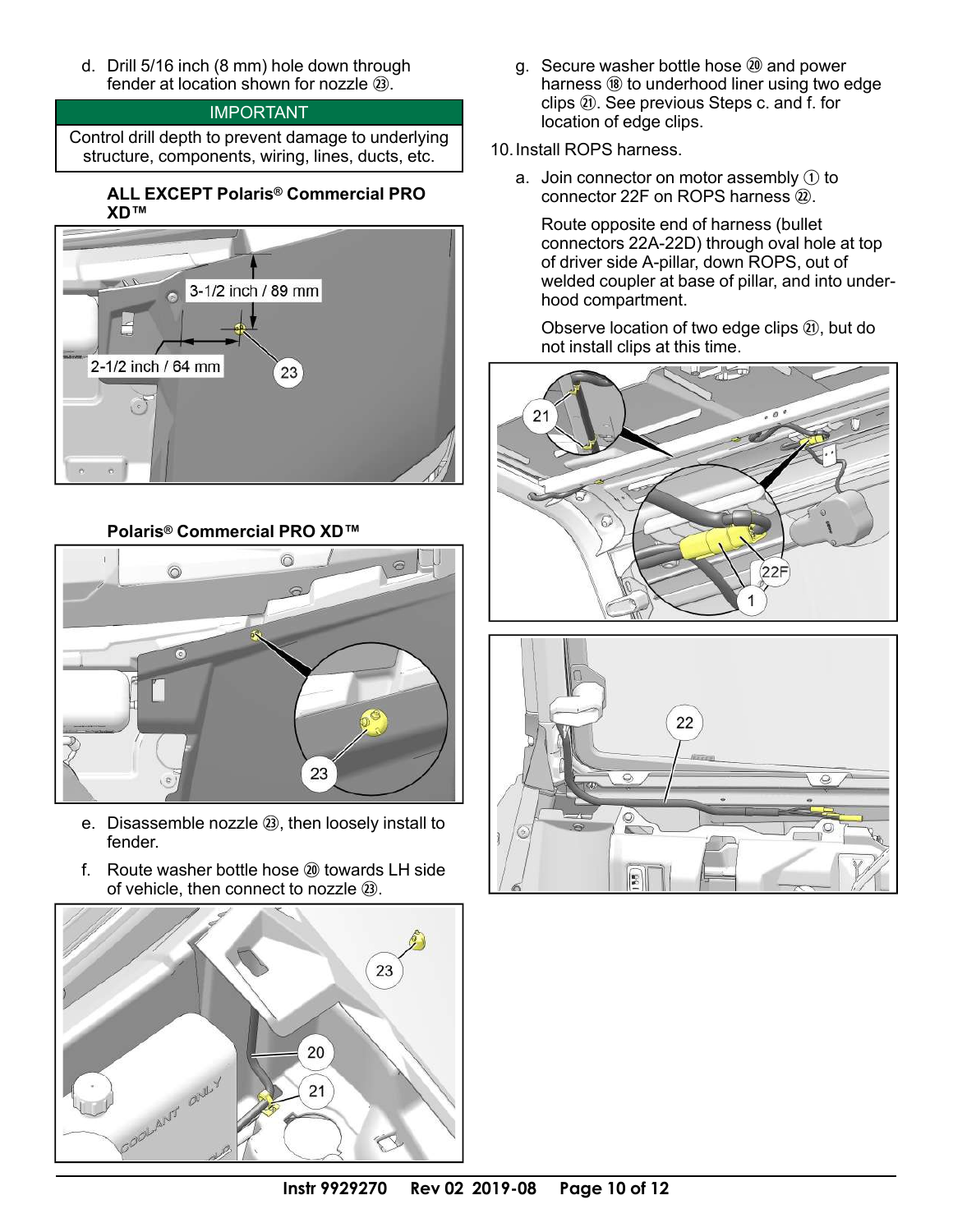b. **MATCHING WIRE COLORS**, join bullet connectors 22A–22D on ROPS harness  $(2)$  to mating bullet connectors 18G–18K on power harness  $(8)$ .

#### **NOTE** Upper dash panel hidden for clarity.

![](_page_10_Picture_2.jpeg)

c. Secure ROPS harness  $@$  and power harness <sup>(8)</sup> to dash support structure using five edge clips  $(2)$  to prevent contact with sharp edges or moving parts. Clip locations are identified by white tape.

![](_page_10_Picture_4.jpeg)

- d. Secure ROPS harness  $(2)$  to ROPS visor using two edge clips  $(2)$  to prevent contact with sharp edges or moving parts. See previous Step a.
- 11. Carefully examine all harness routing. Ensure harnesses are routed and secured every 12 inches (300 mm) to prevent contact with hot components, sharp edges, or moving parts (including steering and shift lever components throughout their full range of travel). Use cable ties  $\circledB$  as required.
- 12.Restore access. See Steps 3–5.
- 13.Reconnect black negative (-) cable to battery, then reinstall under-seat storage compartment.
- 14.Fill washer bottle with fluid, turn ignition to "ON", and test system.
	- a. Ensure no fluid leakage where washer hose  $\omega$ connects to pump fitting  $\omega$  and nozzle  $\omega$ . Correct as required.
	- b. Ensure adequate spray coverage on windshield. If not, rotate nozzle on fender and/or adjust nozzle spray angles. Tighten nozzle nut, but do not overtighten.

#### **NOTE**

Each nozzle is mounted in a ball socket and is independently adjustable using a fingernail (or equivalent).

#### TORQUE

Nozzle nut 2: 5.3–7.0 in. lbs. (0.6–0.8 Nm)

- 15.**OPTIONAL**: If Visor Audio Kit (PN 2882888, 2882891, or equivalent) is installed, and you also wish to install Rear View Mirror Kit (PN 2879969 or equivalent), then perform the following:
	- a. Install mirror assembly to bracket  $(4)$  using two each screws  $\mathcal{W}$  and nuts  $\mathcal{X}$  provided with Rear View Mirror Kit.

![](_page_10_Picture_18.jpeg)